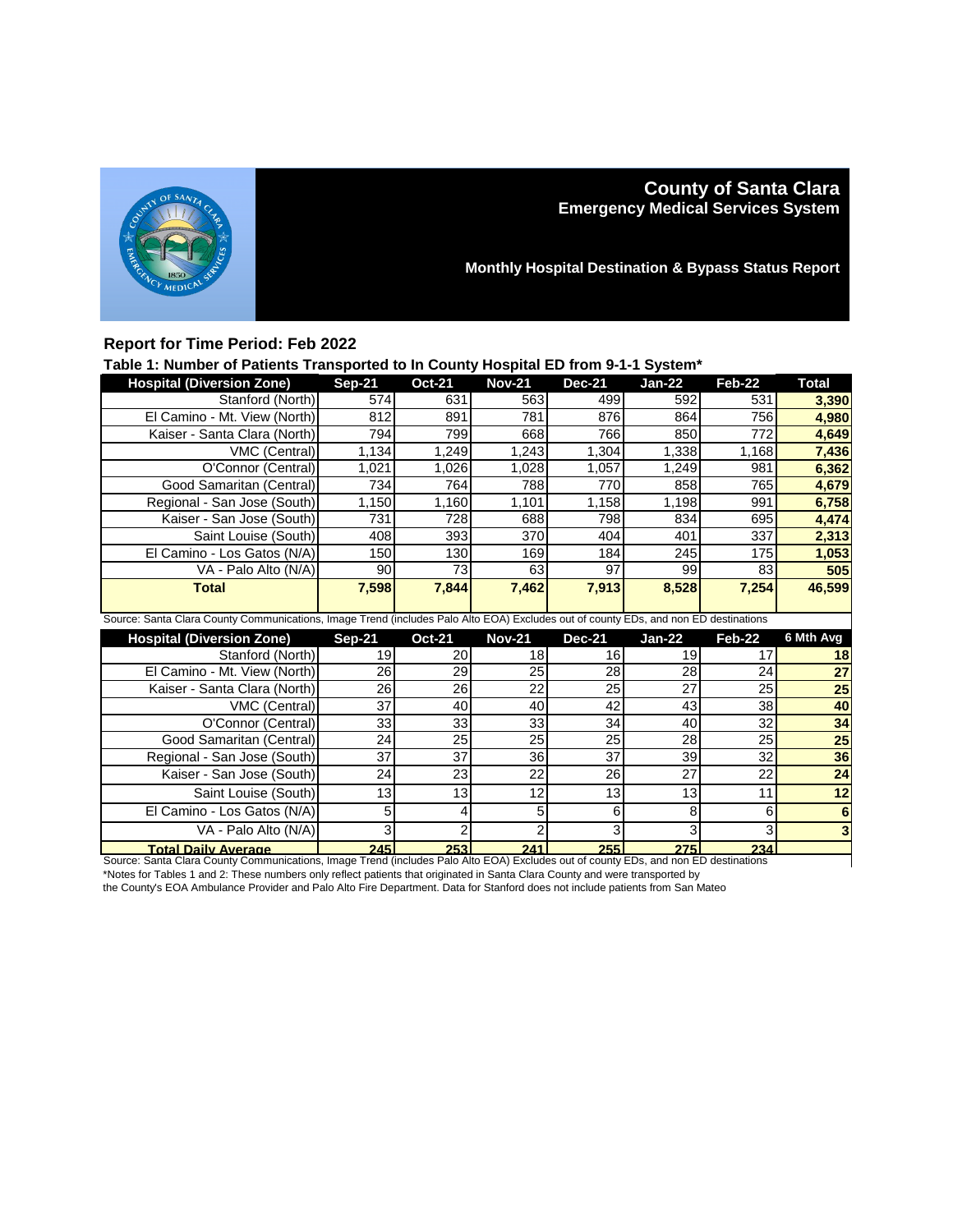## County. The data includes but, does not differentiate specialty center status (TRAUMA, STROKE, STEMI, BURN) Page 1 of 2

#### **Table 2: Total Monthly Hours of Emergency Department on** *"AMBULANCE"* **Bypass**

| <b>Hospital (Diversion Zone)</b> | $Sep-21$ | <b>Oct-21</b> | <b>Nov-21</b> | <b>Dec-21</b> | <b>Jan-22</b> | Feb-22 | Total    |
|----------------------------------|----------|---------------|---------------|---------------|---------------|--------|----------|
| Stanford (North)                 | 0.00     | 0.00          | 0.001         | 0.001         | 2.00          | 0.00   | 2.00     |
| El Camino - Mt. View (North)     | 20.27    | 21.64         | 5.01          | 9.10          | 36.38         | 11.02  | 103.42   |
| Kaiser - Santa Clara (North)     | 15.04    | 15.04         | 10.57         | 46.08         | 25.06         | 14.04  | 125.83   |
| VMC (Central)                    | 18.85    | 17.05         | 22.44         | 21.59         | 63.53         | 25.11  | 168.57   |
| O'Connor (Central)               | 13.05    | 11.43         | 7.27          | 19.27         | 57.67         | 18.07  | 126.76   |
| Good Samaritan (Central)         | 33.17    | 17.21         | 35.79         | 29.57         | 44.32         | 4.20   | 164.26   |
| Regional - San Jose (South)      | 25.71    | 62.69         | 12.28         | 33.40         | 80.58         | 42.80  | 257.46   |
| Kaiser - San Jose (South)        | 6.90     | 23.05         | 22.17         | 34.72         | 59.21         | 19.05  | 165.10   |
| Saint Louise (South)             | 9.09     | 2.92          | 4.10          | 9.02          | 16.57         | 12.22  | 53.92    |
| El Camino - Los Gatos (N/A)      | 2.01     | 1.26          | 1.02          | 6.01          | 16.73         | 3.01   | 30.04    |
| <b>Total</b>                     | 144.09   | 172.29        | 120.65        | 208.76        | 402.05        | 149.52 | 1,197.36 |

Color Legend for ED Ambulance Bypass Only Above 37hrs Above 30hrs Below 30hrs

### **Table 3: Total Monthly Hours of Stroke Center on** *"STROKE"* **Bypass\***

| <b>Hospital (Diversion Zone)</b> | $Sep-21$          | <b>Oct-21</b> | <b>Nov-21</b> | <b>Dec-21</b> | $Jan-22$ | Feb-22 | Total  |
|----------------------------------|-------------------|---------------|---------------|---------------|----------|--------|--------|
| Stanford (North)                 | 0.00              | 0.001         | 0.001         | 0.001         | 0.001    | 0.00   | 0.00   |
| El Camino - Mt. View (North)     | 3.59              | 8.56          | 3.10          | 2.57          | 6.61     | 0.00   | 24.43  |
| Kaiser - Santa Clara (North)     | 0.00              | 0.44          | 23.87         | 1.13          | 0.00     | 0.00   | 25.44  |
| Good Samaritan (Cebtral)         | 66.20             | 15.49         | 36.60         | 194.90        | 47.43    | 2.96   | 363.58 |
| O'Connor (Central)               | 4.30              | 0.56          | 0.94          | 1.08          | 2.24     | 0.00   | 9.12   |
| VMC (Central)                    | 0.00              | 0.00          | 0.00          | 0.00          | 3.56     | 0.00   | 3.56   |
| Regional - San Jose (South)      | 29.21             | 24.24         | 10.13         | 22.30         | 77.88    | 44.87  | 208.63 |
| Kaiser - San Jose (South)        | 0.00 <sub>l</sub> | 2.31          | 31.07         | 12.93         | 20.99    | 6.50   | 73.80  |
| Saint Louise (South)             | 18.27             | 3.33          | 0.00          | 0.00          | 2.00     | 2.71   | 26.31  |
| El Camino - Los Gatos (N/A)      | 7.75              | 1.08          | 1.65          | 0.001         | 9.13     | 0.00   | 19.61  |
| <b>Total</b>                     | 129.32            | 56.01         | 107.36        | 234.91        | 169.84   | 57.04  | 754.48 |

## **Table 4: Total Monthly Hours of STEMI Center on** *"STEMI"* **Bypass\***

| <b>Hospital (Diversion Zone)</b> | <b>Sep-21</b> | <b>Oct-21</b> | <b>Nov-21</b> | <b>Dec-21</b> | $Jan-22$ | Feb-22 | Total  |
|----------------------------------|---------------|---------------|---------------|---------------|----------|--------|--------|
| Stanford (North)                 | 0.00          | 0.00          | 0.00          | 0.00          | 0.00     | 0.00   | 0.00   |
| El Camino - Mt. View (North)     | 3.57          | 8.35          | 2.67          | 0.00          | 6.59     | 0.00   | 21.18  |
| Kaiser - Santa Clara (North)     | 0.00          | 0.00          | 23.89         | 1.13          | 1.37     | 0.00   | 26.39  |
| <b>VMC (Central)</b>             | 0.00          | 6.70          | 4.00          | 1.55          | 3.57     | 0.00   | 15.82  |
| O'Connor (Central)               | 4.27          | 0.55          | 0.001         | 1.08          | 2.23     | 3.93   | 12.06  |
| Good Samaritan (Central)         | 65.97         | 15.49         | 35.73         | 194.84        | 47.38    | 2.24   | 361.65 |
| Regional - San Jose (South)      | 28.14         | 24.95         | 16.76         | 194.70        | 79.04    | 17.87  | 361.46 |
| Kaiser - San Jose (South)        | 24.71         | 25.30         | 34.59         | 33.85         | 30.11    | 22.80  | 171.36 |
| Total                            | 126.66        | 81.34         | 117.64        | 427.15        | 170.29   | 46.84  | 969.92 |

#### **Table 5: Total Monthly Hours of Trauma Center on** *"TRAUMA"* **Bypass**

| <b>Hospital (Diversion Zone)</b> | Sep-21           | <b>Oct-21</b> | Nov-21 | <b>Dec-21</b> | Jan-22 | $Feb-22$ | Total |
|----------------------------------|------------------|---------------|--------|---------------|--------|----------|-------|
| Stanford (North)                 | 0.00             | 0.00l         | 0.00l  | 0.001         | 0.00   | 0.001    | 0.00  |
| <b>VMC (Central)</b>             | 0.00             | 0.001         | 0.001  | 0.001         | 0.001  | 0.00     | 0.00  |
| Regional - San Jose (South)      | .17 <sup>1</sup> | 2.02l         | 0.00l  | 4.11          | 1.781  | 32.72    | 41.80 |
| <b>Total</b>                     | 1.17             | 2.02          | 0.001  | 4.11          | 1.78   | 32.72    | 41.80 |

Page 2 of 3